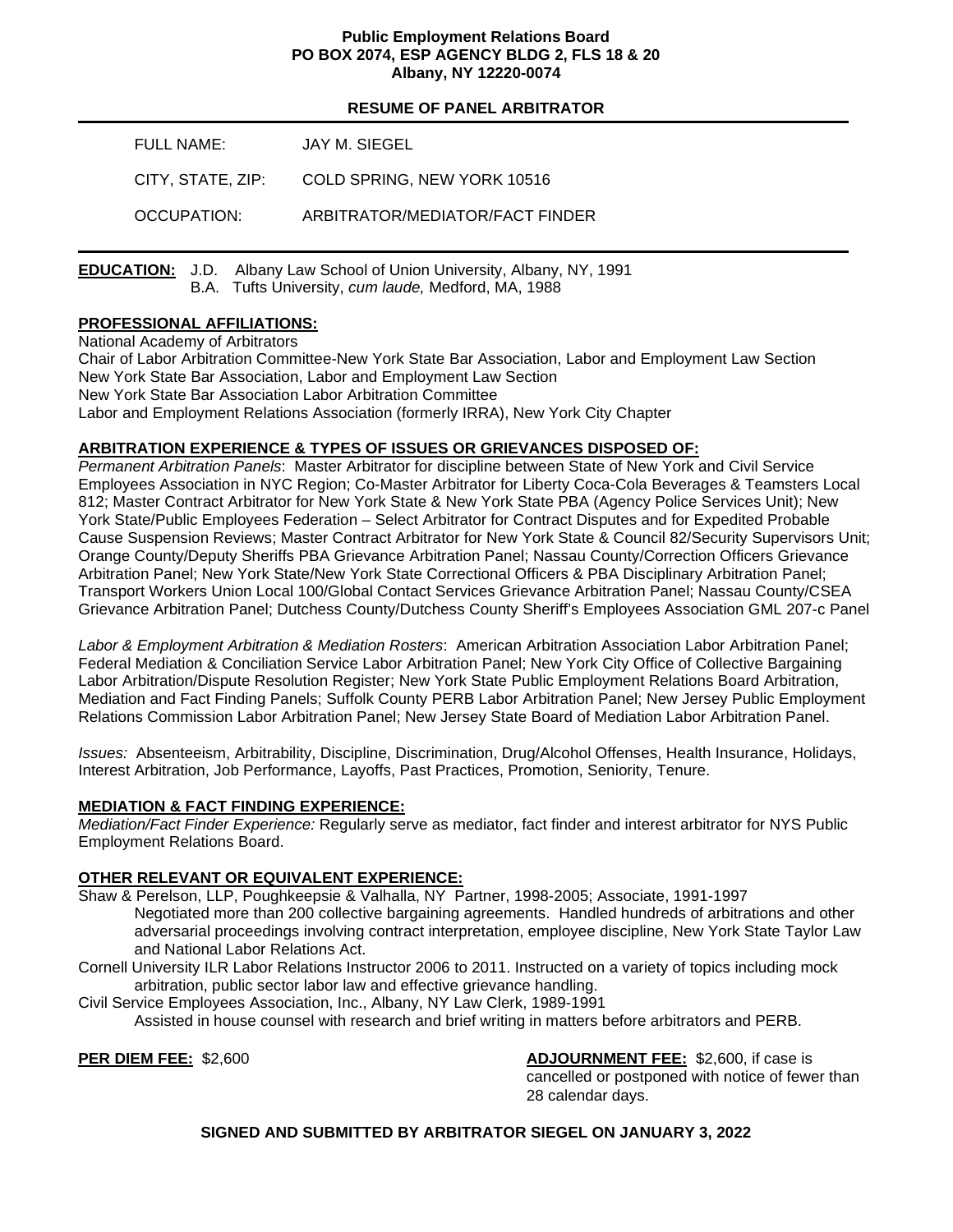### **Public Employment Relations Board 80 Wolf Road, 5th Floor Albany, New York 12205-2670**

### **BILLING DISCLOSURE STATEMENT**

### ARBITRATOR'S NAME: **JAY M. SIEGEL**

The following is a description of my fees and expenses:

## A) HEARING TIME.

- (1) My per diem is **\$2,600** for each day or any part thereof spent hearing a case.
- (2) If a hearing day exceeds \_**8**\_\_ hours, I charge:

\_\_\_\_a second full per diem \_\_**X**\_\_ **ONE-HALF** per diem

**\_\_\_\_** no additional charge **\_\_\_\_\_** other (describe)

(3) Additional comments:

## B) STUDY TIME.

- (1) I charge **\$2,600** for each day spent in preparation of the opinion and award.
- (2) This charge  $X$  will \_\_\_ will not be prorated for partial days devoted to such preparation.
- (3) Additional comments:

#### C) TRAVEL TIME AND EXPENSES.

(1) When travel time plus hearing time exceeds \_\_\_\_\_ hours in a calendar day:

\_ **X \_** Not applicable (no additional charge)

\_\_\_\_\_ I charge as follows (describe):

(2) I charge for actual, travel-related expenses incurred in connection with the case \_ **X**\_YES \_\_\_\_ NO.

Where appropriate, a mileage charge for auto travel will be billed at:

**X** Prevailing IRS rate \_\_\_\_\_\_\_\_\_\_\_\_\_\_\_ Other (describe):

(3) When the scheduled hearing day(s) requires an overnight stay:

**X** There is no charge, other than for lodging and subsistence.

**1.** I charge as follows (describe):

(4) Additional Comments: **I RESERVE THE RIGHT TO ELECT TO USE AIR TRANSPORTATION.**